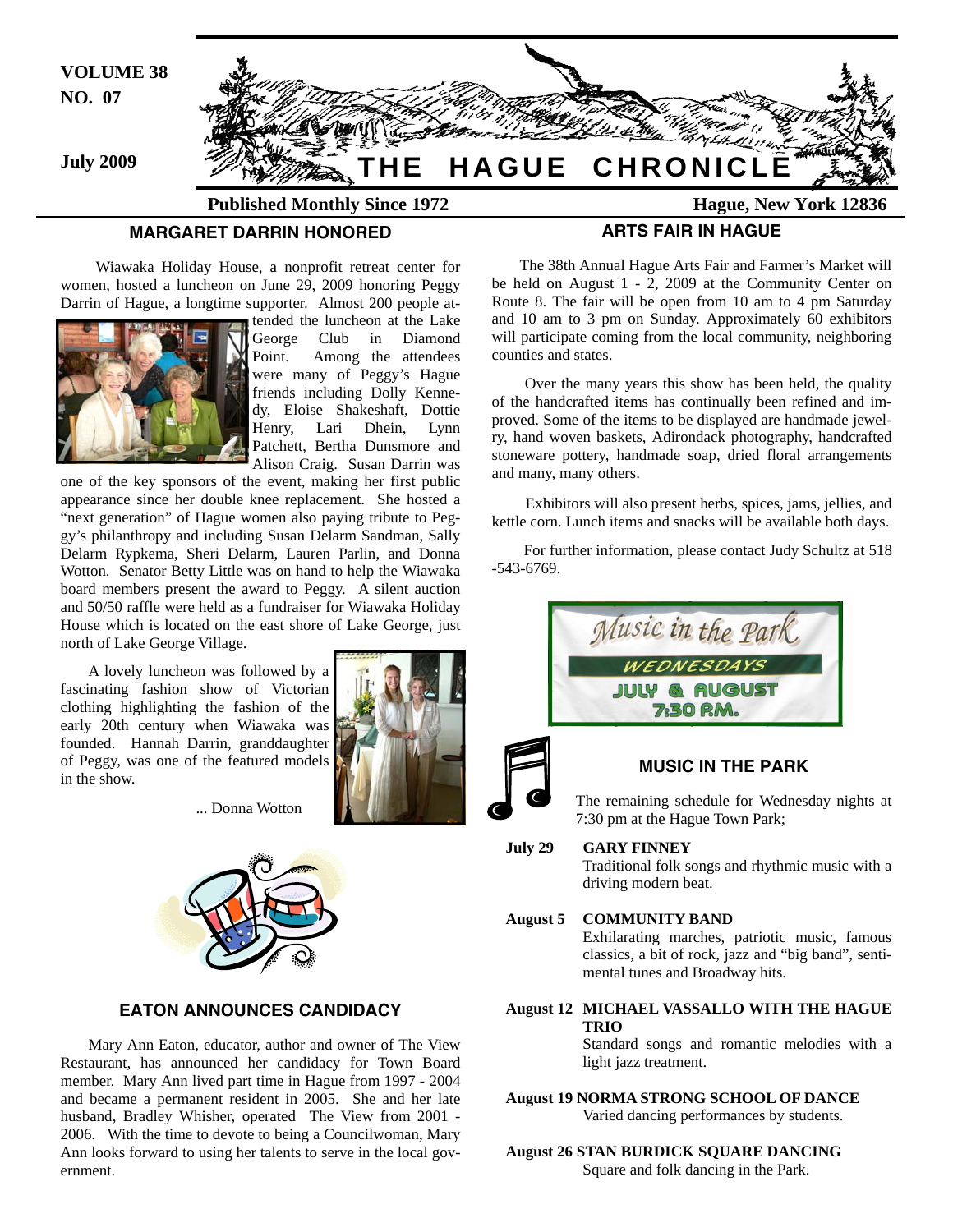#### **SENIOR CLUB NEWS**

June's monthly meeting proved to be not only enjoyable but informative as well. Guest Speaker, Vicky Bueno, Community Health Educator for MVP Health Care in Schenectady, NY, presented her program, *Memory Enhancement/Total Recall*. It was very well received by all so Vicky will be with us again for our September meeting with another presentation - *The Power of Positive Thinking*.

There will be no Club activity during July. Our annual picnic will be held on Tuesday, August 25, 2009 at the Hague Fire House Outdoor Pavilion starting at NOON. Everyone is to bring a dish to share and the Club will supply franks, burgers, drinks & dessert. Anyone interested in checking out the Senior Club, do bring your favorite dish and join us. It is always a fun gathering.

The Seniors' Fall Outing will be on Friday, September 18, 2009. We plan to take the Luncheon Cruise on Lake George aboard the Lac du Saint Sacrement. Cost to members will be \$10 per person. Sign up and payment of fee will be required at the Club Picnic in August. Transportation will be by car pool. ... Madeline Pelkey

# **MURPHY VISITS LOCALLY**

On Monday, June 29, 2009 Congressional Representative

Scott Murphy held one of his "Congressman on your corner" visits at the Hot Biscuit in Ticonderoga. During the hour that Murphy was there, he answered questions for several of those gathered, including Nancy Harrigan of Hague. Ticonderoga Supervisor Bob Dedrick was on hand along with Essex County District Attorney Julie Garcia. After only seven weeks in office, it was very heartening to see our 20th Congressional District representative come to "our neck of

the woods."



*photo by Judy Stock* 

When asked about the federal bailout, he noted that the goal is to "get out of ownership [of banks and companies] and get back to private property." He said that he and others at the federal level are very aware of the concerns. He noted the "need to change regulations so that this crisis can't happen again" and that "congress is working hard on it."

#### **HVFD NEWS**

The Hague Volunteer Fire Department (HVFD) will have two important fund raisers so get out your pencils and prepare to mark your calendars. On Saturday, August 1, 2009, the HVFD will sponsor its' ever popular Annual Steak Roast along with music, raffles and a white elephant sale. Custom cut choice steaks, baked potato and all the usual fixin's will be available at \$12 for adults and \$7 for children. Additionally, steamed clams, hamburgers and hot dogs will insure that no one goes home hungry.

This event will be closely followed on August 6, 7 and 8, 2009 by the Silver Bay Emps annual musical which will benefit the HVFD from the first night's proceeds. This years show is entitled "My Favorite Year". The curtain time for the show is 8 pm with tickets at \$8 for adults and \$4 for kids under ten. Try to make one or both of these events to show your support for your local volunteers.

The food booth which we operated during the evening of the Hague fireworks was very successful and we thank all those who patronized us.

There were a combined 43 Fire and EMS calls using 244 man hours including NC Triathlon support, which again this year went off without serious incident. The Fire Police responded to 5 calls in June, and it is reported that the Hague Fire Police will host the Upstate NY Fire Police Association Conference on September 12, 2009. Pre-registration of \$15 is recommended.

Three new members were inducted at our most recent meeting: Drew Hanna-active firefighter; Elizabeth Huestis and Dana Prazynski- supportive members. Welcome to you all.

A committee has been appointed to review and update our by-laws so that they are more in keeping with the needs of the department and the community. The Mountain Lakes Emergency Services coordinator updated responsible staff on state regulations' compliance.

Recently our new Fire/Rescue Vessel was called into service for the serious motel fire in Bolton Landing, and we can report that it performed exceptionally well.

With more and more kayaks and canoes on the water, power boaters should keep a weather eye. ...Joe McCranels

**THE HAGUE CHRONICLE** is mailed out by volunteers on the Thursday after the third Tuesday of each month. The News deadline is six days earlier. Please send news or address corrections to the Publisher, Judy Stock at <**HagueChronicle@nycap.rr.com**>.

*The Hague Chronicle* is supported by its readers and you may send your yearly (check your label) tax deductible contribution, made out to **The Hague Chronicle** to:

> THE HAGUE CHRONICLE PO Box 748 Hague, NY 12836-0748

Editor/Publisher: Judy Stock (518-543-6517)<br>
Editorial Staff: Pat McDonough 
Statiorial Staff: Pat McDonough 
Teasurer: Jim Henderson Editorial Staff: Pat McDonough

Our website: **www.thehaguechronicle.org**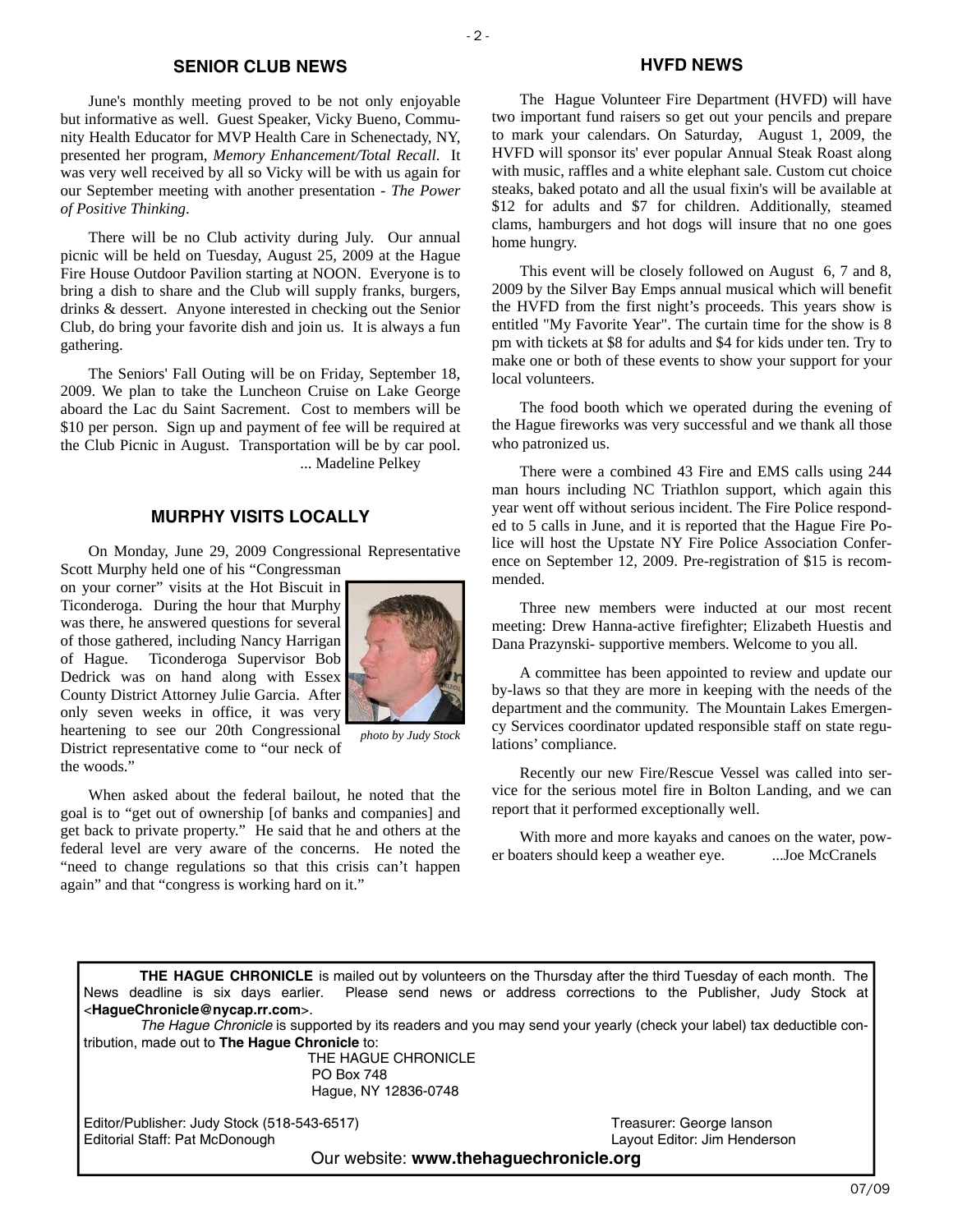

*Researched by the Hague Historical Society* 



The Hague Historical Society recently came into possession of this old piece of equipment and a pile of shoe forms which leads us to wonder if this "machine" had anything to do with a shoemaker of yesteryear. It had been stored in a sealed attic in a local cottage and only became known when the ceiling rotted a bit and could no longer hold the weight – it fell to the floor and prompted the owner to look above the ceiling!

 An 1892 Ticonderoga Sentinel, in an article on "Early Incidents of Hague" by Mrs. Hoyt Johnson, tells us that the shoemaker would come to the house of a family and measure for shoes. He came with his bench and tools and was usually allotted a corner of the kitchen where it was warm so he could keep his waxed threads warm. Who was this cobbler? If you know anything about a shoemaker in Hague, perhaps in the 19th century, please call 543-6725 or email <haguehistoricalsociety@yahoo.com>.

# **HANCOCK HOUSE EVENT**

The Ticonderoga Historical Society will have a Summer A-Fair on Saturday, August 8, 2009 from 10 am to 3 pm. The event will take place on the lawn of the Hancock House located by the monument in Ticonderoga. The event will take place rain or shine. For more information email <tihistory@verizon.net>.

# **FORT TICONDEROGA EVENTS**

 Some of the upcoming events at Fort Ticonderoga include:

- July 24 Centennial Birthday Party at 7 pm
- July 25 Champlain Quadricentennial and Fort Cent ennial Celebrations
- August 1 Fife and Drum Corps Muster
- August 1 Officers' Dinner Fundraiser
- August 10-21 Iris Division weekdays in the King's Gar den from 12:30 - 3:30 pm

For more information go to:

<www.fort-ticonderoga.org/happenings/caledar.htm>.

# **HAGUE HISTORICAL SOCIETY**

The Sexton Sisters program on June 23, 2009 was a great success with an unexpectedly large and very appreciative audience. Judy Stock presented a slide show which captured the feel of the Hague community in the late 19th century as well as telling the story of the Sexton sisters and their photography. If you missed it, you might want to stop in at the Community Center to study the wonderful photographs on display in the lobby showcase. Don't miss this one – it's worthwhile!

We are pleased to report that the Historical Society purchased a small bench that has been placed in the Hague Heritage Cemetery. It offers a pleasant place to sit and contemplate in this quiet spot. Our thanks to Ray Snyder and the Highway Department for helping us get the bench in place.

Tuesday, July 28, 2009 is the date for this summer's natural history program on birds. See related article. Please join us to hear Mike Peterson's presentation. Bring the children and grandchildren along as well!

Still thinking about participating in the "Houses in Hague" program on September 1? We're putting it together right now so let us know pronto! Call Pat McDonough at 543-6725 or email at <haguehistoricalsociety@yahoo.com>.

# **BIRDING EXPERT PETERSON TO SPEAK**

The Hague Historical Society is fortunate to have author and birding expert, John M. C. "Mike" Peterson, of Elizabethtown and Montreal, as the guest speaker on July 28, 2009 at 7 pm in the Community Center.

Mike will speak on "Adirondack Birds and Birding". The author of books on the birds of Essex, Franklin, and Hamilton counties, his most recent work is *Adirondack Birding: 60 Great Places to Find Birds* (2008)*,* co-authored with Gary Lee of Inlet.

Mike Peterson got his first experience banding birds while an undergraduate at Hobart College, and has been a master bander since 1976, banding almost 75,000 birds, representing 162 species. He is one of the most successful field birders in the Adirondack-Champlain region, having seen 279 species.

"Adirondack birds are experiencing rapid change," Peterson observes. "Carolinian, or southern, species are now regular along Lake George– Tufted Titmouse, Northern Mockingbird, and Northern Cardinal. Osprey, Bald Eagle, and Peregrine Falcon are recovering from the DDT era. Wild Turkey and Common Raven have exploded in recent decades. But other birds are in real trouble. Loggerhead Shrike no longer nest in the state, and Upland Sandpiper and other grassland birds are in serious decline."

 Peterson's talk will focus on local birds that have experienced the greatest changes, allowing time for questions and for observations on historical changes near Hague. He'll also be happy to sign copies of *Adirondack Birding,* which will be available at the program.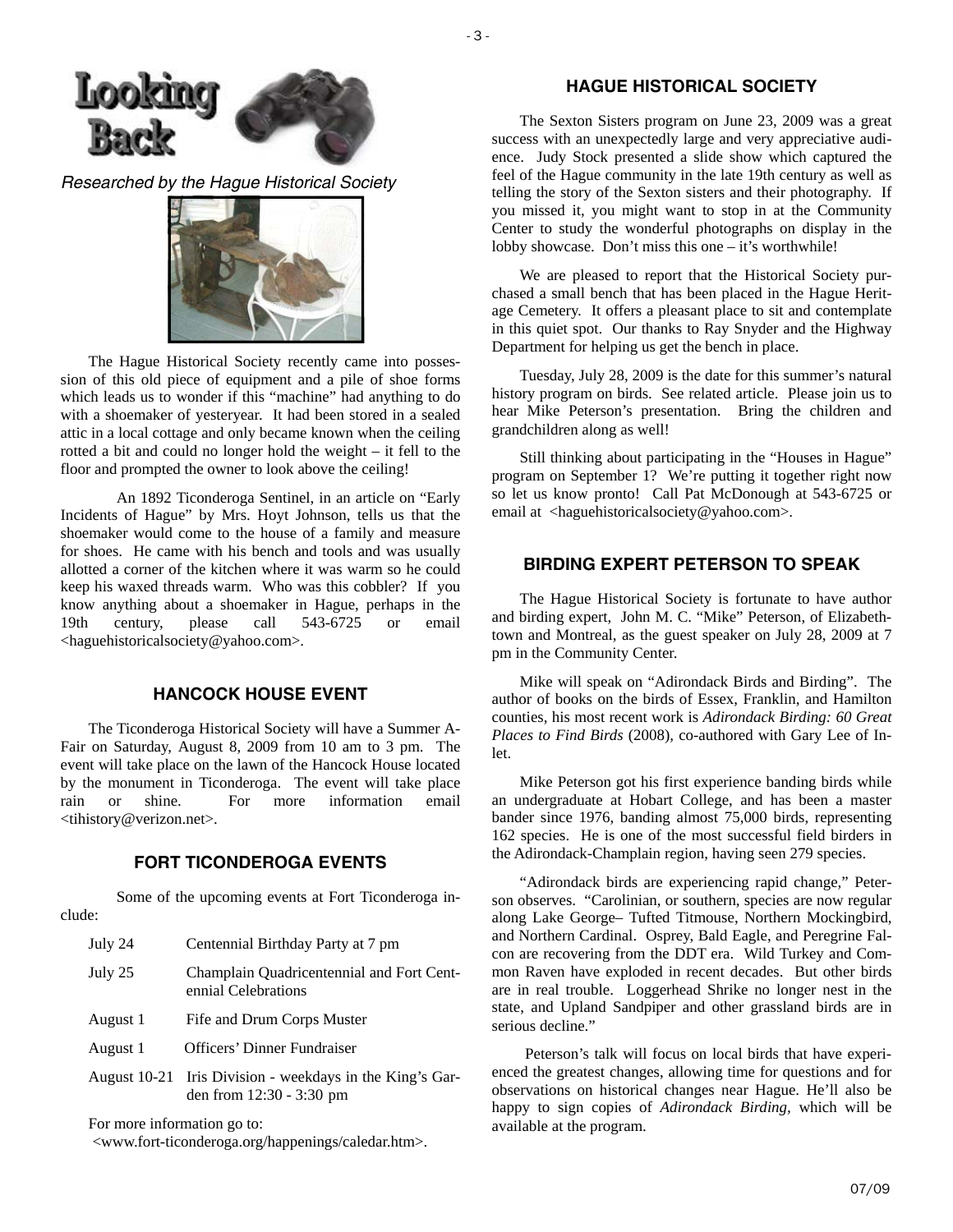

**TRIATHLON A SUCCESS**



**TRIATHLON A SUCCESS** 

Randy Engler, North Country Triathlon Founder, has reported a very successful event with 350 participants including three from England and one from Canada. Many of the competitors had local ties and some of them were: Neil Rypkema, Alison Rypkema, Amy Summa, Doug Noordsy, Steve Young, Richard Johndrow, David Burrows, Patrick Dunn, Topher Robinson, Steven Engler, Lisa Engler, Judy Taylor, Meg Taylor, Brian Taylor, Scott Patchett, Karen Costello, Ken Parlin, Barbara Rottier and Hannah Darrin. The event raised \$4500 in support of the beneficiaries Hope Lodge of Burlington, Room to Read, 1% for the Planet, the HVFD and the LGLC.

Donna Levenstein coordinated the large cadre of volunteers many of whom were from Hague, Silver Bay and Ticonderoga. John Hartley filled in this year as co-director and will take over as the full-time director for the next event which will take place on Saturday, June 26, 2010.

# **LAKE STEWARDS**



Lee Peters from Ticonderoga who works at Rogers Rock, Jason Smith from Queensbury, coordinator and John Michels of Pine Cove, Hague who works at the Hague boat launch are Lake Stewards this summer working on Wednesday - Sunday from 8 am to 4:30 pm.

The Lake Steward program is sponsored by the LGA, LG Watershed conference and Lake Champlain Basin Program to prevent the spread of aquatic invasive species.

### **TAKE A TRIP "UP YONDA"**

Up Yonda Farm in Bolton Landing has a full calendar of events this summer for nature lovers both young and old. There are hikes, games, talks and other adventures all for a minimal fee ranging from \$2 to \$5.

Up Yonda, located on Route 9N just south of the road (County Rte 11) to the Northway, is open from 8 am to 4 pm on Monday to Saturday. For more information, call 644-9767 or <www.upyondafarm.com>.

# **COSTELLO MEMORIAL COFFEEHOUSE**

The 6th Annual John Costello Memorial Coffeehouse, aka Flippancy Fest, will be held on Friday, July 24, 2009 at the Hague Beach starting at 6:30 pm. The rain location will be at Silver Bay YMCA of the Adirondacks. The Coffeehouse features many local talents with music, poetry, art, and refreshments to feed our senses and souls. Please join us!

Donations ["Pass the Hat"] help to fund the John Costello Memorial Scholarship, a life enrichment award. It was established through Silver Bay YMCA in 2003 after the tragic loss of John Costello, a Hague resident who loved music and enjoyed "jamming" with friends.

This year's recipient and Coffeehouse organizer is Tom Denno, Jr. of Hague. For information call Carolyn Close at 543 -8833 x211 or Karen Costello at 543-6590.



# **HAGUE CREEK GALLERY EVENTS**

The Gallery at Hague Creek has opened its second season with a very successful artists' reception for Marianne Kuhn. Kuhn, a summer resident of Diamond Point is an accomplished artist who recently had a show in a gallery in the Chelsea section of New York City.

The gallery contains a variety of art including watercolors, acrylics, pottery, glass and jewelry. It features local artists including the works of Wendy Soliday of Silver Bay and East Montpelier, Vermont, Tavish Costello and Jim O'Toole of Hague, Laura Neadle and Betty O'Brien from Glens Falls and Ruth Rumney of Mineville, NY.

The gallery is open daily from 11 am to 4 pm except Wednesdays and Sundays. This year it is also open on Friday evenings from 6-8 pm. Evening appointments are available by calling the gallery at 543-8300.

On July 31st a reception will be held at the gallery from 5- 8 pm. This reception will feature the pastel and oil works of Wendy Soliday. Also scheduled is a reception for Ruth Rumney from 5-8 pm on August 14th. The artists will be in attendance for the receptions to discuss their works.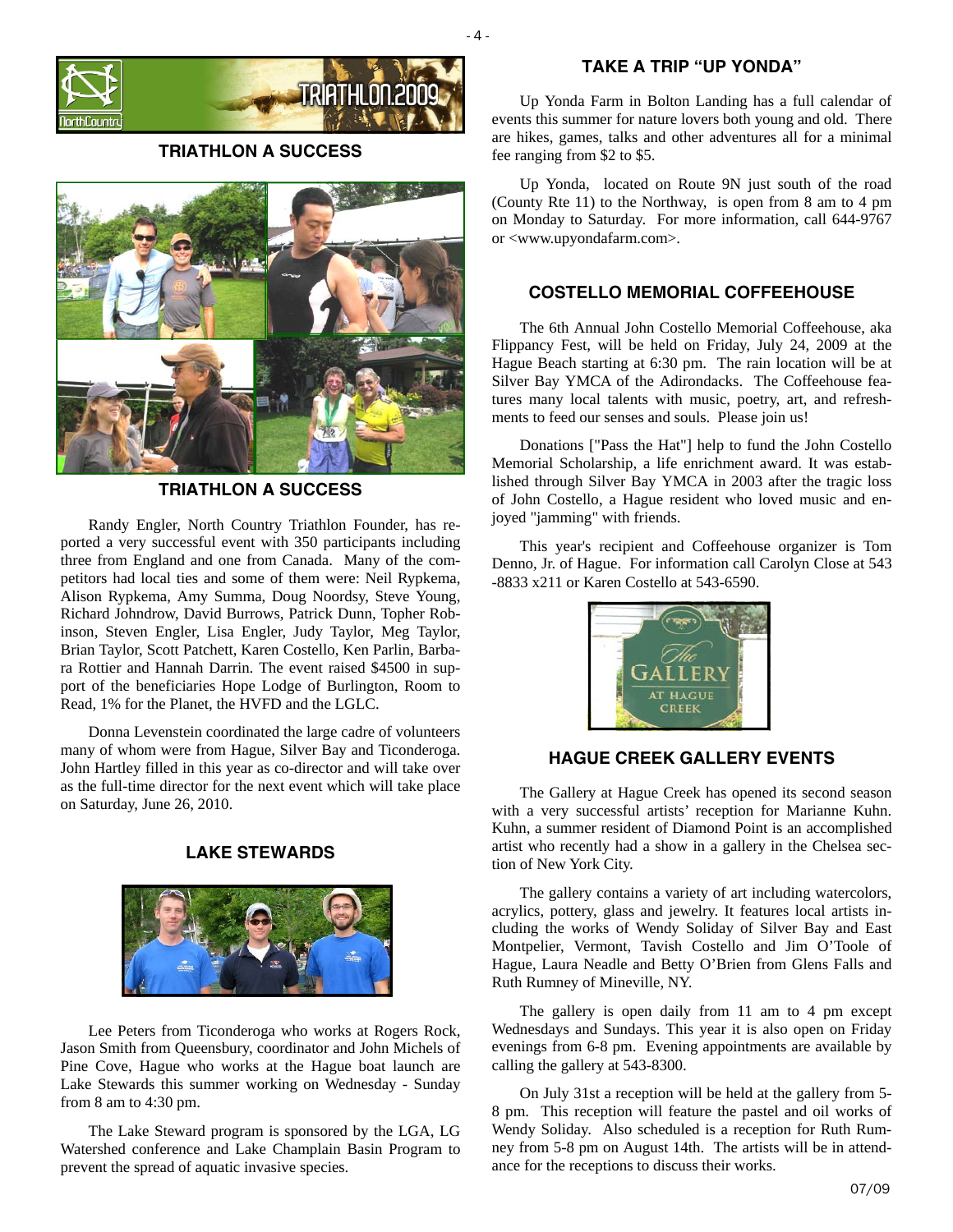## **ROTARY ANNIVERSARY CELEBRATED**

The Rotary Club of Northern Lake George celebrated its 13th anniversary on June 30, 2009 with a fabulous breakfast meeting at the Silver Bay Boathouse. The officers for 2009 - 2010 were installed with Bob Johnson, President for 2008 - 2009 turning the gavel over to Vice - President Michelle Benedict.

Special memories of the early years of the club were recalled by Jerry Crammond, one of the three original founders, Kay Barton, Dottie Henry, Dolly Kennedy and Tom James.

 A highlight of the program was the announcement of the Volunteer of the Year and Rotarian of the Year. Both awards went posthumously to Brian Sann and were accepted by his widow, Beverly Sann. Bob Johnson spoke about Brian and his devotion to the work of Rotary including being a Paul Harris Fellow.



Pictured are Julie Cook, Assistant Treasurer; David Cornell, Treasurer; Beth Barton-Navitsky, Vice-President; President Michelle Benedict, Out-going President Bob Johnson, John Barber, Secretary; Marty Brown, Sergeant-at-Arms and Chip Devenger, Assistant Secretary.

# **T'AI CHI**

Mae Pagan is again offering T'ai Chi classes at the Hague Community Center on Tuesdays from 10:30 am to 11:30 am and walk-ins are welcome. The original no impact aerobics, t'ai chi promotes mental, emotional, physical and spiritual health by combining physical exercise with relaxation and meditation. The fee is \$12 (\$10 for Seniors). For more information, email <mountain@yahoo.com> or call 543-6605.

### **SEMBRICH PRESENTATION**

The Marchella Sembrich Opera Museum, in conjunction with Lake George Theatre Lab, will co-produce a dramatic reading of the William Luce play, "The Belle of Amherst." The presentation will take place on Saturday, July 25, 2009 at 7:30 pm at the Museum, 4800 Lake Shore Drive in Bolton Landing.

"The Belle of Amherst" is a one-woman show featuring Lindsey Gates as the 19<sup>th</sup> century poet Emily Dickinson. Admission is \$25 and includes a post-concert lakeside reception with opportunity to meet the artists. This event is made possible in part with public funds from the New York State Council on the Arts Decentralization program and Warren County, administered locally by the Lower Adirondack Regional Arts Council. Because seating is limited, reservations are recommended and can be made by phoning The Sembrich office at (518) 644- 2431.



# **SPIRITUAL GUIDANCE PROGRAM**

 Silver Bay YMCA of the Adirondacks and the Silver Dove Institute of VT will offer the *Art of Spiritual Guidance* training program at Silver Bay from September 18 - 20, 2009. Applications are being accepted for this internationally recognized program which is an excellent opportunity to explore and develop skills in ministry as well as faith-based, ecumenical and interfaith spiritual direction.

The Art of Spiritual Guidance program at Silver Bay trains spiritual directors to contribute to the important ministry of healing by supporting individuals and groups in spiritual formation, creating healthy forums for discussion as well as private practices in spiritual development.

Carol A. Fournier, program faculty and the director of the Silver Dove Institute, has been actively engaged in international training since 1996. She is recognized for her guidance and leadership in spiritual and religious issues as well as interfaith initiatives by the spiritual direction, healthcare, counseling and higher education communities. Carol can be contacted at 802- 865-2600 or via email at info@silverdoveinstitute.org.

For more information contact Beverly Hudak at Silver Bay YMCA of the Adirondacks at 518-543-8833, Ext. 293. More details and a program brochure are available at <http:// www.silverbay.org> in the Spiritual Life section.

#### **SILVER BAY YMCA SERVICES**

The Silver Bay YMCA of the Adirondacks continues its 2009 Sunday Worship Services 2009 at 10 am at the Helen Hughes Memorial Chapel on the Silver Bay campus.



The August 2nd and 9th services will be held in the Auditorium next to the Chapel and there will be no service on August 30th.

The remaining schedule of ministers is:

| July 26     | Reverend Michael Prewitt, Hopewell, NJ |
|-------------|----------------------------------------|
| August 2    | Reverend Felix Carrion, Cleveland, OH  |
| August 9    | Reverend Sandra Selby, Akron, OH       |
| August 16   | <b>TBA</b>                             |
| August 23   | Reverend Bruce Tamlyn, Silver Bay, NY  |
| September 6 | Reverend Bruce Tamlyn, Silver Bay, NY  |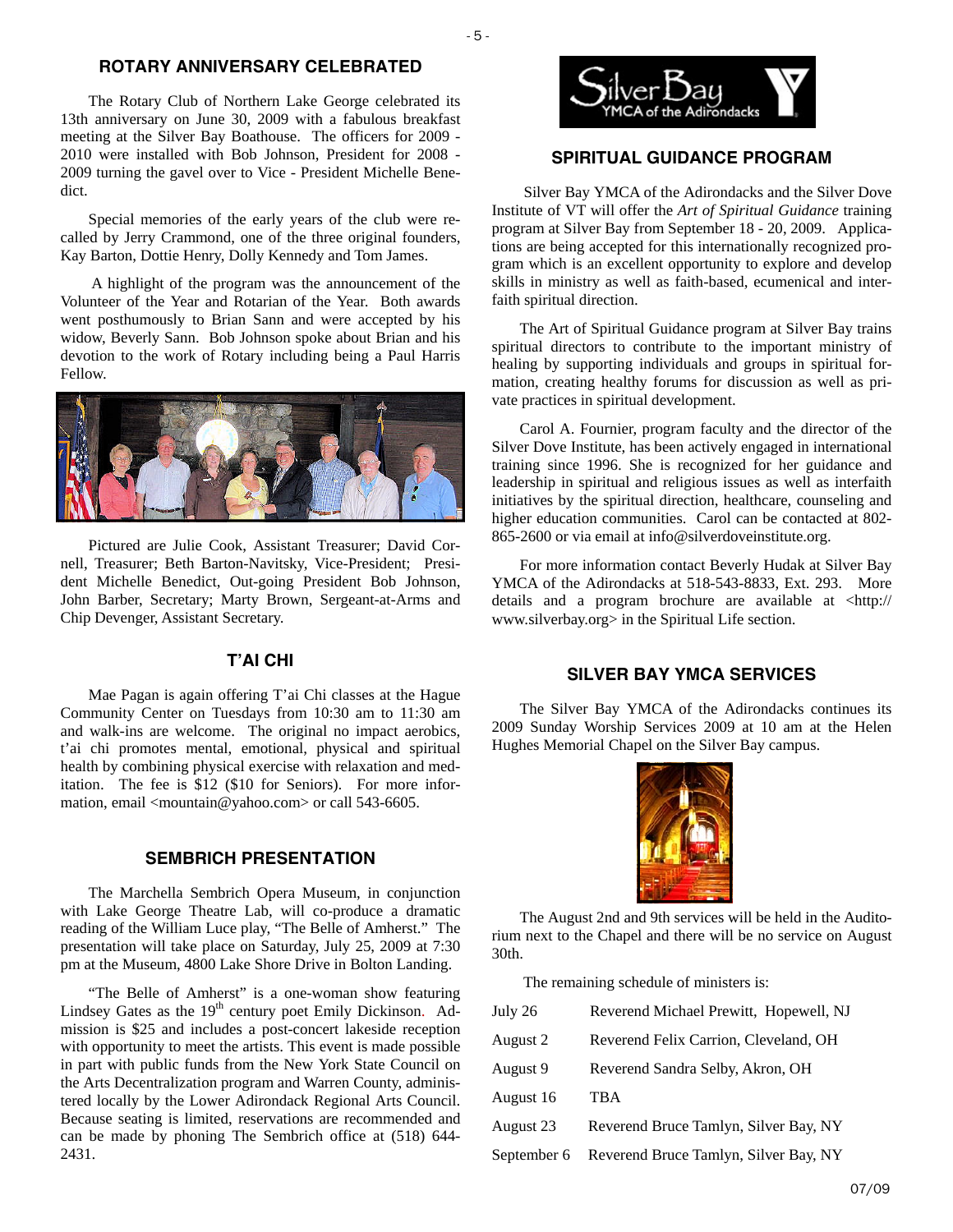# **SPECIAL TOWN BOARD MEETING - 6/22/09**

The Board held a special meeting to respond to complaints received on the EDU assessments for Sewer Districts #1 & #2. At this and other recent meetings they reduced the EDUs to 1 for two single family dwellings, to 1 1/2 for a dwelling with bunk house; reduced by 1 EDU the assessments for the Lake Forest Acres Homeowners, Inc, the Northern Lake George Yacht Club and the Hague Group, LLC (Uptown Store); and assessed the Forest Bay Property Owners 20% EDU for the beach lot and Fisher Act properties. Apparently still pending are requests by Bruce Rust and the Patchett Family Partnership.

# **TOWN BOARD - 7/14/09**

Supervisor Dan Belden and Board members Dick Gladu, Mark Martucci, Rudy Meola and Edna Frasier were all present.

A moment of silence was held for James Keis.

Emily De Bolt, from the LGA briefed the Board on current programs of the LGA including the Lake Steward program. She also extended an invitation to all the members of the Town Board and Planning and Zoning Boards to go out on the LGA Floating classroom on August 19, 2009 at 1 pm. LGA Director and local resident Rolly Allen thanked the Town Board for their support for the Lake Steward program in Hague. He noted that it is a good beginning but many more sites are needed around the Lake and he looks forward to expansion of the program.

Sandy Rust asked for an adjustment to the EDU assignment for her gift shop which is part of the entire building. She appeared because she was told by Supervisor Belden to come to this meeting. Councilmen Gladu and Meola both noted that the item was not on the agenda and they did not have the appropriate data in front of them. Meola explained that this decision by the Supervisor was another example of poor administration. He noted that the Board tries to do a good job but there is no effective planning - everything is reactive. Councilwoman Frasier countered with a question, "Are we going to politic until the fall?" Another request for EDU review had also been received so the Board set a special meeting for final review pertaining to any EDU issues of 2009 for July 21st.

Bruce Rust discussed a complaint against the sewer contractor AP Reale. They used his parking lot without permission [which he said he would have given if they had asked] and then damaged his property but never informed him. The Supervisor told him to report it to the insurance company.

The Board approved another homeowner request for an extension for executing a waste water management plan from August 1st to September 1st due to a delay in receiving a proposal for the plan.

Marty Fitzgerald appeared to apologize for the HVFD for a confrontation that occurred. He asked that if anyone has a personal issue with the Department that they not bring it up during a call because people are pumped up and may overreact.

The Board approved a request from Tom Denno to use the Town Park on July 24, 2009 for an event for the John Costello Memorial Fund.

Understanding the Regular Committee reports is always difficult for the public since it is hard to understand what is being said and the background of the discussion is frequently omitted. The Hague Chronicle's summary of the reports and/or decisions follows which is not the official record:

### **1. Assessor & Justice:** (Gladu/Meola)

The impact from assessments on school, county and sales tax are three counterweighted items to be balanced according to Councilman Gladu. The committee will try to make recommendations regarding revaluation for next year and should bring them to the Board in a written report.

**2. Buildings & Grounds/Enhancement:** (Martucci/Frasier)

Councilman Martucci reported that the threshold work is done and a proposal for the kitchen will be put together. Councilman Meola suggested that they should look at the whole building. He also asked for a report on the baskets. Councilwoman Frasier reported that they had spent about \$1200 for baskets and Mr. Beneduce donated the others. Barbara Patchett is doing a good job maintaining them.

#### **3. Finance & Insurance:** (Frasier/Martucci)

Councilwoman Frasier reported that the auditor does not want to come back here because it is not a good use of his time to tell the Board what he has already told them and thought he had "half truths" from Councilman Meola. Councilman Gladu asked, that with decreased sales tax revenue, "should we look at how to constrain our spending?"

#### **4. Fire Department: (Gladu/Martucci)**

Councilman Gladu noted that the new HVFD Fire and Rescue Boat had been in use at the fire at Capri Village.

#### **5. Highway:** (Martucci/Gladu)

The Board approved \$189,074 for a new truck whose purchase is "consistent with our replacement schedule" according to Councilman Gladu. Highway Superintendent Don Smith thanked Dick Frasier who worked with him on the truck specifications. He also thanked everyone for their good wishes and said that he is now "back on my feet so you can call me."

Pat Hintze reported that the County has not cleaned up the debris left on her property and requested help from the Town. Supervisor Belden said that he and Superintendent Smith will stop by.

# **6. Museum & Historian:** (Frasier/Martucci**)**  no report

**7. Personnel:** (Frasier/Gladu) no report

### **8. Planning/Zoning/Stormwater:** (Gladu/Meola)

The LGPC regular meeting in August will be held in Hague at 10 am on August 25, 2009. Councilman Gladu has asked them to spend some time on stream corridor regulations.

Councilman Gladu reported that a ground lease agreement to establish a cell tower at the Town shed is in review by the Town Attorney.

### **9. Recreation & Promotion: (Meola/Martucci)**

Councilman Meola reported that the Oktoberfest Committee applied for County Occupancy Tax money but they don't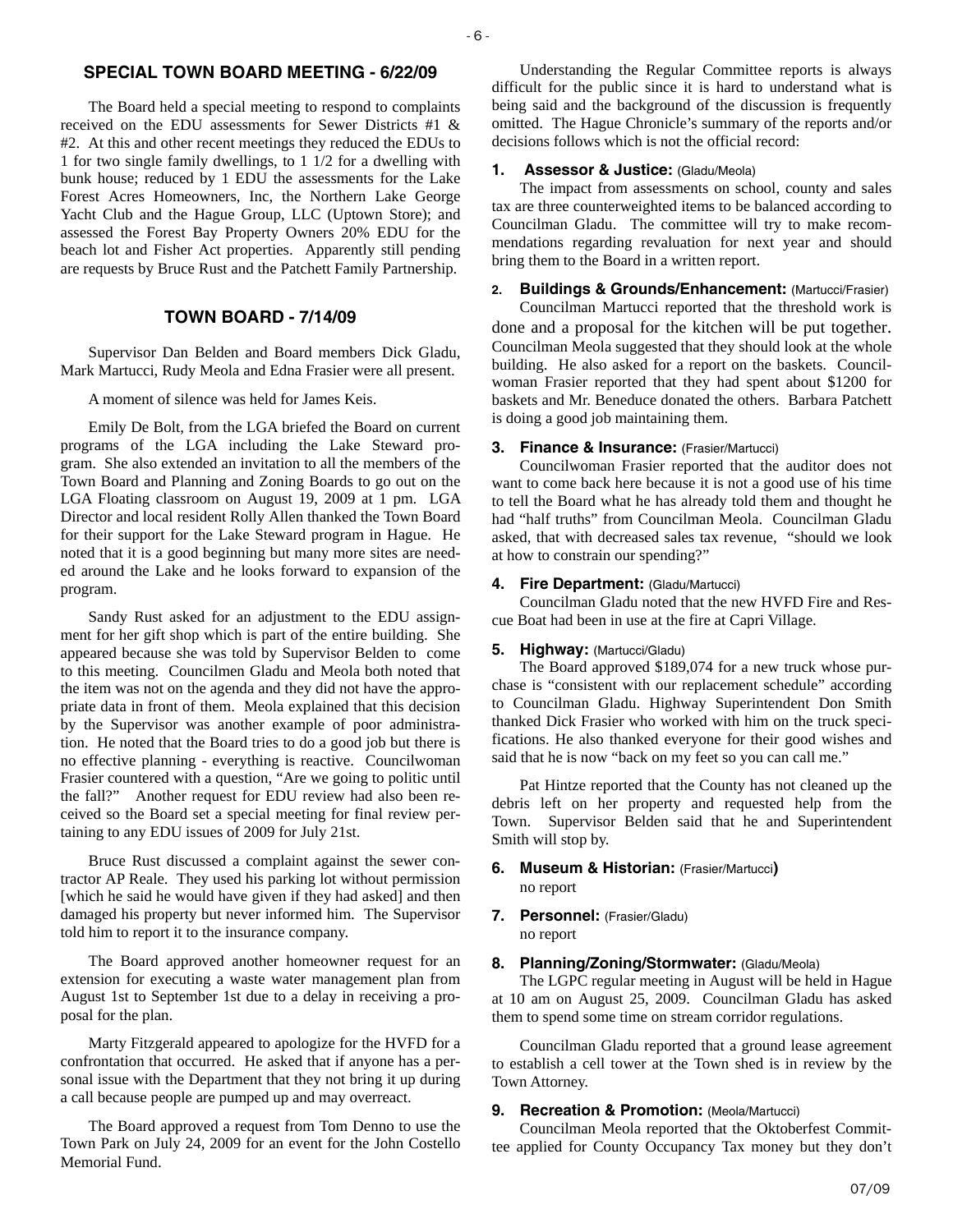fund single day events. The Board transferred \$5000 to an account to be used for the event.

### **10. Sewer District #1 & #2:** (Belden/Frasier)

Supervisor Belden reported that all the sewer pumps which had been installed had bad valves and the work had to be redone.

### **11. Town Park:** (Meola/Martucci)

The Board appointed David Snow retroactively as Park Attendant as he has been working since July 10th. Councilman Meola contacted the DEC about the geese issue and on July 6th they came but there were no geese in the Park. However, they were able to go by boat to private property with permission and penned in 25 geese and took them away. He reported that the problem has been alleviated quite a bit. However, there are still several geese in the area and another permit - this one from the Federal Government - is needed to net more. He is continuing to work on the issue.

# 12. Transfer Station (Gladu/Meola)

Councilman Gladu has to get the signed contract from Casella.

### **In other business, the Board:**

Set the date of August 11, 2009 at 6 pm for a meeting with Dave Decker and Dave Wick on Hague Brook Delta. The regular Board meeting will begin at 6:30 pm but the audit part of the meeting will take place at 5:30 pm.

Set the date of July 21, 2009 at 6 pm for a special meeting on the 2009 final determination of EDUs. Fifteen minutes prior to that they will meet to discuss a proposal for Town signs.

Received a letter from George McGowan requesting that the Town contact property owners of the two trailers on West Hague Rd that are on his property and have them removed.

Suggested that the Buildings and Grounds Committee should look into needs of the whole building when they research the need for extra vault space.

Received a request from the Hague Seniors with regard to expanding the parking lot to the back of the building. This issue had already been looked at in 2000 and it was agreed then that there should not be any further work there.

Approved \$1250 for the balance of the year for the Warren County GIS system, but they agreed that in the future the Town should only have to pay according to its usage of the system.

For the County Report, the Supervisor reported that the county budget doesn't look good. He won't vote for a big tax increase - the Board of Supervisors will have to cut spending. Councilman Meola suggested that with an administrative salary budget of \$466,000 plus the supervisors' salaries they should cut administrative levels. Supervisor Belden said they were looking at everything.

# **ZONING BOARD OF APPEALS - 6/25/09**

The meeting was cancelled due to lack of applications.

# **PLANNING BOARD - 7/9/09**

Chairman EJ Siwek and Board members Dick Frasier, Pam Peterson, Bruce Clark and Mike Cherubini were present. Martin Fitzgerald and John Brown were absent.

### LAPOINTE (24-1-43), 9042 Graphite Mt Rd, (TR-3)

After the public hearing, the Board approved the application for a three lot minor subdivision of a 40.47 acre parcel. The three lots will consist of a 2.25 acre (with house, ban and garage apartment), a 1.32 acre vacant parcel and a 36.90 acre vacant parcel and if later subdivided, it would be treated as a major subdivision.

### SHAW (12-1-7 & 12-1-1.2) Trout Brook Road (OC1)

After the public hearing, the Board approved the application for a minor subdivision of two lots. These lands were in a previous subdivision and any further subdivision would be treated as a major subdivision.

#### CLARK (43.5-2-19) 9051 Lakeshore Dr (Hamlet)

The application for sketch plan review of a three lot subdivision of a 2.57 acre parcel was deemed complete.

#### CORBO (26.6-1-8), 36 Forest Bay Road (TR-1R)

 The applicant is applying for a zoning variance to construct a 5' x 32' walkway/deck to the lake side of an existing cabin which currently sits 49' from the Lake. A site visit was set for August 15th.

### CORBO (26.6-1-8) 36 Forest Bay Rd. (TR-1R)

The applicant would like to construct a 14' x 22' screened in picnic shelter, with a fireplace, over an existing flagstone patio. If approved it would sit 53' from the MHW of Lake George. The application for new construction within 100' of the shoreline of a lake was deemed complete.

#### TOWN OF HAGUE (43.5-1-25) 9073 Lakeshore Dr (Hamlet)

 The Town would like to replace the current 741 sq. ft. American Legion structure with a new 402 sq. ft. structure. This replacement of a nonconforming structure was tabled until further information is available from the planner.

#### BUCKNER (26,10-1-22) 14 Spring Lane (TR1 R)

The applicant would like to install a half bath to the garage second story office. The office will be used for professional purposes and will not be used for living accommodations. The property is located within Sewer District #2. The application was deemed complete and a site visit scheduled.

Then Chairman EJ Siwek recused himself and Vice-Chairman Dick Frasier conducted the meeting for the next item.

# SIWEK (60.5-1-10) 15 Pine Cove Road (TR1)

The applicant would like to install a half bath to the garage second story office. The office will be used for professional purposes and will not be used for living accommodations. The property is located within Sewer District #2. The application was deemed complete and a site visit scheduled.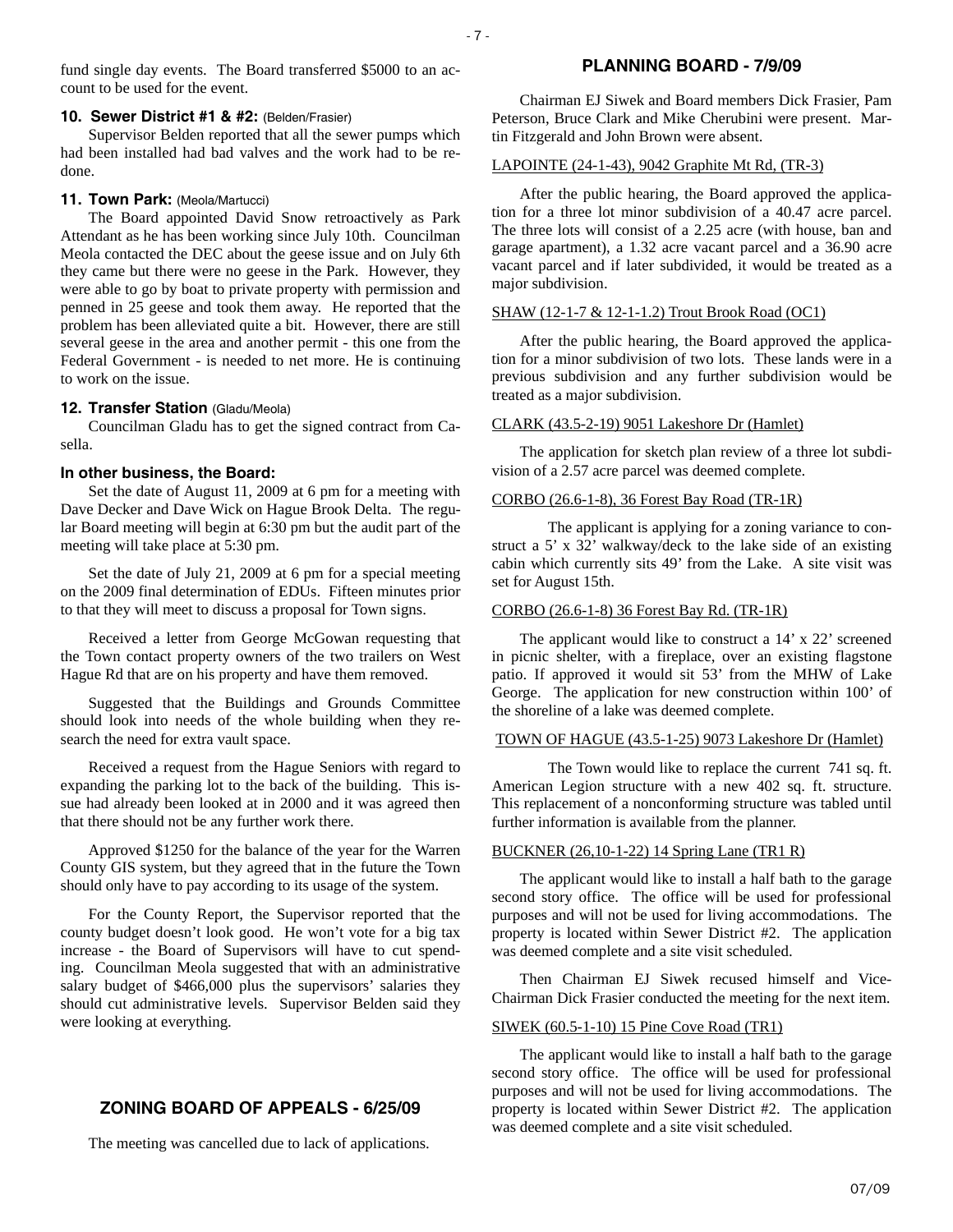#### **ADIRONDACK WATERFEST**

On Saurday, July 25, 2009 from 10 am to 4 pm, the Adirondack Waterfest and the Champlain Monument Dedication will fill the day with fun activities for historians and water lovers alike. The events will be held in the Bicentennial Park in Ticonderoga.

The Adirondack Waterfest, a celebration of local water resources, will offer a Kids Area with activities, games, prizes, a bouncy house and much more for children and families. A shuttle will take you and your family to Mossey Point for the Lake George Association's Floating Classroom demonstration. There also will be live music throughout the day, and downtown Ticonderoga businesses invite people to join them for lunch. Individuals can even take a walk through the Waterfest exhibits celebrating water resources, local businesses, recreation, water quality, water monitoring, shoreline management and much more. The event is free and open to all. In conjunction with the Waterfest, PRIDE of Ticonderoga will hold the 7th annual Duck Race, and put the ducks in the La Chute at 3:30 pm.

The Waterfest is part of the promotion activities of the Mainstreet Project. For more information contact Beth Gilles at (518) 668-5773 or Dave Reckahn at (518) 962-8225.

# **CHAMPLAIN MONUMENT DEDICATION**

Also on Saturday, July 25, 2009, Ticonderoga will host one of the events of the Hudson-Fulton-Champlain Quadricentennial. This event, co-sponsored by the Ticonderoga Historical Society and the Town of Ticonderoga, will be held at 1 pm.

The Historical Society, under its President, Bill Dolback, has planned the "Samuel de Champlain Monument Dedication Ceremony." It will be held in the Champlain Legacy Park which is on the north side of the La Chute River across from Bicentennial Park.

The committee has arranged that "Champlain and his Savages will come up the La Chute River in a Birch Bark Canoe, disembark on the waterfront and lead the attendees up the hill to the Monument site for the ceremony." This permanent monument will be positioned in the exact spot where Champlain first visited according to Dolback. A reception will follow with apple cider and maple cookies.

### **TICONDEROGA FESTIVAL GUILD**

The 2009 summer events presented by the Ticonderoga Festival Guild continue with the Tuesday evening concerts with an admission fee of \$10 for adults and \$5 for students and the Wednesday morning Arts Trek programs which are free for area children and those who bring them.

The remaining Tuesday concerts at 8 pm under the Festival Guild tent in Ticonderoga include vintage and contemporary music offered by Town Meeting on July 28, Annie and the Hedonists with country, blue grass and Celtic music on August 4 and the close of the season on August 11 with the traditional concert by the Ticonderoga Community Band at 6:30 pm.

In the Wednesday 10:15 am Arts Trek program there will be presented "Carmenella" by the Seagle Colony on July 29, Bully Busters by the Puppet People on August 5 and Stephen Gratto will mystify the audience with his juggling feats on August 12.

 For more further information, call 585-6716, see <www.ticonderogafestivalguild.org> or email the Guild at <tfguild@capital.net>.

#### **LGLC OWL PROGRAM**

Meet the owls with the Lake George Land Conservancy (LGLC) free program "Owls of Northeastern New York" on Wednesday, August 12, 1009, at 6:30 pm. The program will be held at the LGLC office at 4905 Lake Shore Drive in Bolton Landing.

Licensed wildlife rehabilitators Nancy Kimball and Trish

Marki will give a brief educational presentation about owls and wildlife rehabilitation. The presenters will be accompanied by a variety of non-releasable educational owls, including screech owls and a barred owl.



All age groups are welcome. For more information, *Nancy Kimball with barred owl, Noah* 

please call Sarah at 644-9673 or email <shoffman@lglc.org>.

# **WARREN COUNTY YOUTH FAIR**

Cornell University Cooperative Extension (CCE) of Warren County will be hosting the 2009 Youth Fair Saturday, August 1, 2009 at the Warren County Fairgrounds in Warrensburg from 10 am to 6 pm. All area youth are encouraged to exhibit projects such as woodworking, clothing, vegetables, flowers, paintings, photography, etc. at the Youth Fair. Judging day will be held on Friday, July 31, 2009 from 1 pm to 8 pm. Projects will then be selected to enter into the New York State Fair in Syracuse. Public viewing of youth projects will be on display during the fair.

On Saturday free games and contests will be scheduled throughout the day. This year's Youth Fair will feature a craft zone and game zone for youth of all ages to enjoy. Other activities on Saturday include a talent show, horse show, animal exhibits, and community exhibits.

For additional information contact CCE at 623-3291.

### **TI CHAMBER CAR SHOW**

The Ticonderoga Area Chamber of Commerce will be sponsoring the 17th Annual Antique and Classic Car Show on Sunday, August 2, 2009. The event will be held from 9 am to 4 pm in Bicentennial Park. There will be 35 classes with three trophies awarded in each class. The event will include food, door prizes, music, vendors and a swap meet.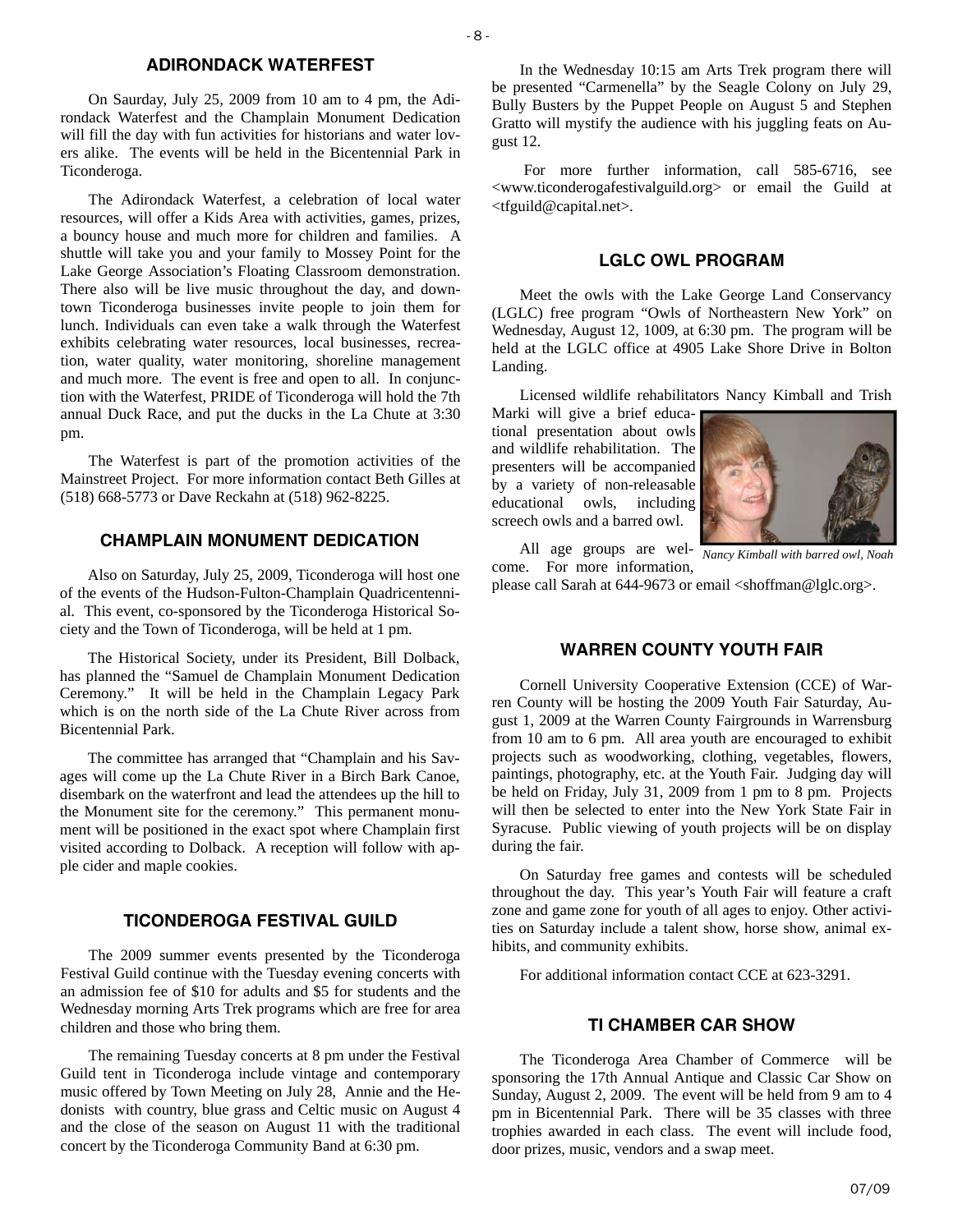A discussion ensued about an email which had been circulated from a Town Board member requesting to meet with the Planning Board. Town Attorney Viscardi will be asked to assess the implications of the email. As one member put it, "The receipt of this email implicates us without having been involved."

# **GRACE MEMORIAL UNION CHAPEL ORIGIN**

The land on which the Chapel was erected was once part of a farm owned by Samuel Westurn on Sabbath Day Point. Realizing a need for a church to serve the summer residents along the west shore of Lake George, Westurn convened a meeting of interested friends and neighbors on August 11, 1884, at which the Union Chapel Association was organized. Grace Memorial Union Chapel was so named in memory of Grace Gillette Dodge, the wife of Norman Dodge, President of the Remington Arms Company.

Samuel Westurn donated the plot on which the Union Chapel was built, as well as the stone for its construction. Designed by William B. Tuthill, a New York City architect (Carnegie Hall, 1894), the chapel was built in thirteen weeks, and dedicated on August 11, 1885. The decorative and structural elements were manufactured in New York City and shipped by rail and sled to Lake George for final assembly.

Since 1885 the Grace Memorial Union Chapel has remained in active seasonal use and maintenance has continued under the Union Chapel Association.

. . . . Adirondack Architectural Heritage Award—web site

# **CHAMBER MUSIC AT GRACE CHAPEL**

The Chamber Music Series at Grace Chapel continues on Saturday, August 1, 2009. A trio of two oboes and one English horn will perform at the Chapel at 7:30 pm. The group will perform music by Gershwin, Beethoven, Leroy Anderson, and others. Trio Threed is a new ensemble comprised of New York City area musicians Mark Snyder, oboe, Christa Robinson, oboe and Katie Scheele, English horn. They enjoy playing a wide range of music from the baroque period to compositions from this century.

On Saturday, August 15th, Gramercy Brass Quintet will perform the fifth and final concert at 7:30 pm. The Gramercy Brass Quintet is comprised of five principal members of the 28 member Gramercy Brass Orchestra of New York, one of the leading ensembles of its kind in America today. The quintet will perform a mix of jazz and light classics including works by Brubeck, Ellington, Cheetham, and other composers. Members of the quintet include: John Henry Lambert, trumpet; Max Morden, trumpet; LeeAnn Newland, French horn; Mike Fahey, trombone; and Bob Sacchi, tuba.

A freewill donation will be taken at the door. For further additional concert information, please check <www.gracememorialchapel.org>. This series is made possible, in part, with public funds from the New York State Council on the Arts Decentralization Program and Warren County, administered locally by the Lower Adirondack Regional Arts Council.

#### **GRACE CHAPEL CELEBRATION CONTINUES**

To celebrate its 125th season, the Board of Trustees of Grace Memorial Chapel on Sabbath Day Point, worked to complete building and grounds projects. The final phase of the stained glass restoration was started last fall with the removal of the East windows and their repair and re-leading undertaken in the Brooklyn workshops of Clerkin-Higgins during the winter. While the windows were out of their frames, Jules Halm, a long-time chapel trustee who has led many of the chapel's preservation efforts, engaged a millwork specialist to repair window frames and do other repairs to chapel woodwork. The windows were re-installed in time for the first Sunday service on June 28, 2009.

Marking the anniversary, on Saturday August 8, 2009, there will be an ice cream social under the tent with fun and games for the family. The chapel will be open for tours and a special focus will be given to the stained glass. Mary Clerkin Higgins, who performed the window renovations, will be on hand to answer questions about the glass and repair and restoration work. The event starts at 1 pm and all are invited to have ice cream and possibly win a prize with a guess at how many pieces of glass it takes to put windows in a Chapel.

A special church service at 9:30 am on Sunday, August 9, 2009 will be led by Reverend Dr. Robert A. White, Reformed Church in America, to celebrate the anniversary of the chapel, which was established on August 11th, 1884. At that service the stained glass windows will be re-dedicated, and a reception on the porch will follow with refreshments for all who attend.

Since the chapel's inception, the board of trustees has worked to preserve this worship space. During the 1990's a major capital project was undertaken to replace the slate roof. With the completion of the stained glass windows restoration, the trustees have strived to ensure that this Queen Anne style stone chapel will be available for another 125 years to serve the local community. Undertaking major projects like the roof and window restoration are expensive for any church, and they have depleted the chapel's building fund.

The Chapel Board is initiating a capital campaign with a goal of building a \$125,000 endowment fund during the 125th year. This effort has been jump-started by a very generous 'challenge', in memory of Frank Kireker - a long-time Chapel trustee and summer resident, by the Kireker family which will provide matching funds to augment the fund-raising efforts being undertaken.

The Grace Memorial Chapel Worship services are Sunday at 9:30 am and the schedule of ministers through mid-August is:

| July 26 | The Rev. Deadra Bachorik Aston             |
|---------|--------------------------------------------|
|         | Annual Meeting of the Chapel after service |

- August 2 The Rev. David Mangiante Communion
- August 9 The Rev. Dr. Robert A. White Anniversary Service and Reception
- August 16 The Rev. Nickolas Miles
- August 23 The Rev. Robert Johnson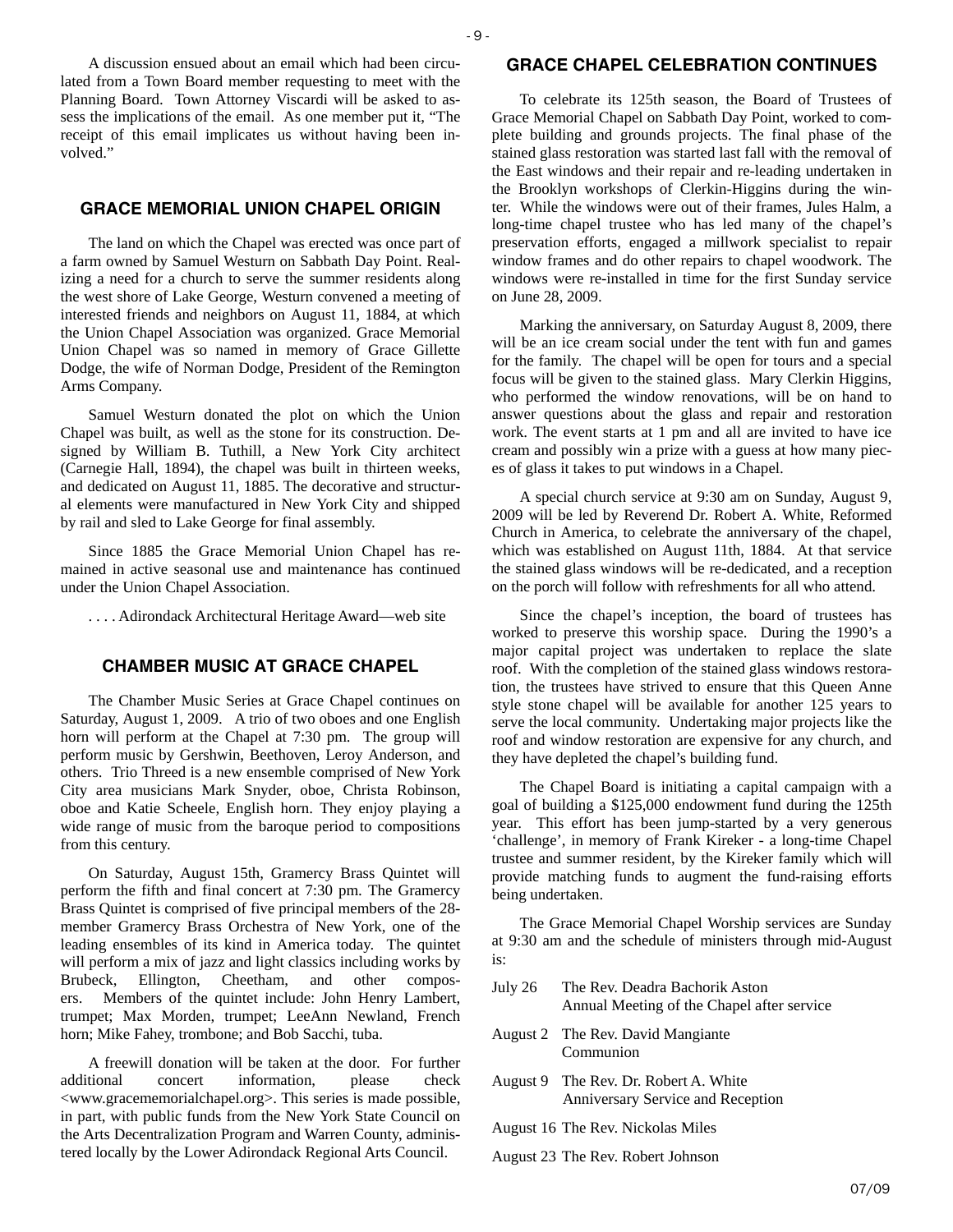# *~SOUNDINGS~*

 $-10$  -

BORN: A son, Curtis Matthew, to Jamie Snow and Chad Voulger on June 11, 2009. Curtis is the third grandchild of Tom Snow and the twelth great-grandchild of Barbara Snow of Hague. Curtis and his parents live in Massachusetts.

DIED: James G. (Murph) Keis, of Clifton Park, NY on July 3, 2009. Mr. Keis had been a summer resident of Cape Cod Village, Hague for the past 12 years. He is survived by his wife, Barbara.

MEMORIAL: A graveside memorial service will be held at Valley View Cemetery on August 15, 2009 at 10 am for Roland "Mac" MacDowell, a resident of Oneida Bay who passed away on January 11, 2009.

CONGRATULATIONS: To Sean Lawrie who was the winner of the seventh grade poetry contest at Ticonderoga Middle School.

# **TICONDEROGA HONOR ROLL**

The following Hague students were on the Honor Roll for the 3rd marking period at Ticonderoga High School:

#### **GRADE 12**

First Honors: Jared Best, Brendan Carberry, Molly Ginn

Second Honors: Amanda McCoy

#### **GRADE 11**

First Honors: Kaley Manning, Jamie Patchett

Second Honors: Jessie Patchett

#### **GRADE 9**

First Honors: Abigail Gurney, Corey King, William Lawrie, Harley Trudeau

The following Hague students were on the Honor Roll for the 4th marking period at Ticonderoga High School:

#### **GRADE 12**

First Honors: Jared Best, Brendan Carberry, Molly Ginn

Second Honors: Amanda McCoy

#### **GRADE 11**

First Honors: Jamie Patchett

Second Honors: Kaley Manning

#### **GRADE 9**

First Honors: Corey King, William Lawrie, Harley Trudeau

Second Honors: Abigail Gurney

The following Hague students were on the Honor Roll at the Ticonderoga Middle School for the 4th marking period:

#### **GRADE 8**

First Honors: Grace Ginn, Karney Manning, Jordan McKee

Second Honors: Bryana Goetsch, Chelsea Kearns

First Honors: Ty Denno, Sean Lawrie, Kimberly Porter

Second Honors: Taylor Coffin, Jeanette Coon

#### **GRADE 6**

First Honors: Ian Lawrie

# **NEW CEO FOR SILVER BAY**

The Silver Bay YMCA of the Adirondacks Board of Trustees has announced the appointment of David E. Kisselback as Silver Bay's new CEO. This appointment will become effective August 1, 2009. After conducting a nationwide search, the Board believes it has chosen an excellent leader who will guide Silver Bay's efforts as it continues its mission.

Mr. Kisselback has nineteen years of continuous YMCA involvement and he brings to the position a wide range of skills and accomplishments. For the past four years Mr. Kisselback has been the CEO of the Glens Falls Family YMCA where he operated a fiscally sound budget of \$4.1M and supervised 270 full and part time staff.

 In addition to the Glens Falls CEO position, additional leadership roles in YMCAs held by Mr. Kisselback include Associate Executive Director of Silver Bay Association, Executive Director of the Conference and Community YMCA in Pawling, New York and Vice President of Operations in the Community YMCA of Red Bank, NJ.

Mr. Kisselback holds a Bachelor of Science degree in Business Administration and Marketing from the College of Saint Rose.



#### **NEW APA DIRECTOR**

The Adirondack Park Agency (APA) will have a new executive director as of August 12, 2009. Filling the position will be Terry deFranco Martino who currently serves as the Executive director of the Adirondack North Country Association (ANCA). For more information on Ms. Martino, please see  $\lt$ http://www.apa.state.ny.us> for the July 10, 2009 press release.

# **DEGAS IN GLENS FALLS**

The Shirt Factory, an association of artists located at the corner of Lawrence and Cooper Streets, is celebrating a "Summer of Degas". A multimedia juried show "Musician and the Instrument" will be held from August 1 through September 12, 2009. Various artists studios and galleries will be featuring new art inspired by "Degas and his Music."

The opening reception will be held on Saturday, August 1, 2009 from 4 - 6 pm. An open house will be held there on Saturday and Sunday from 10 am - 5 pm.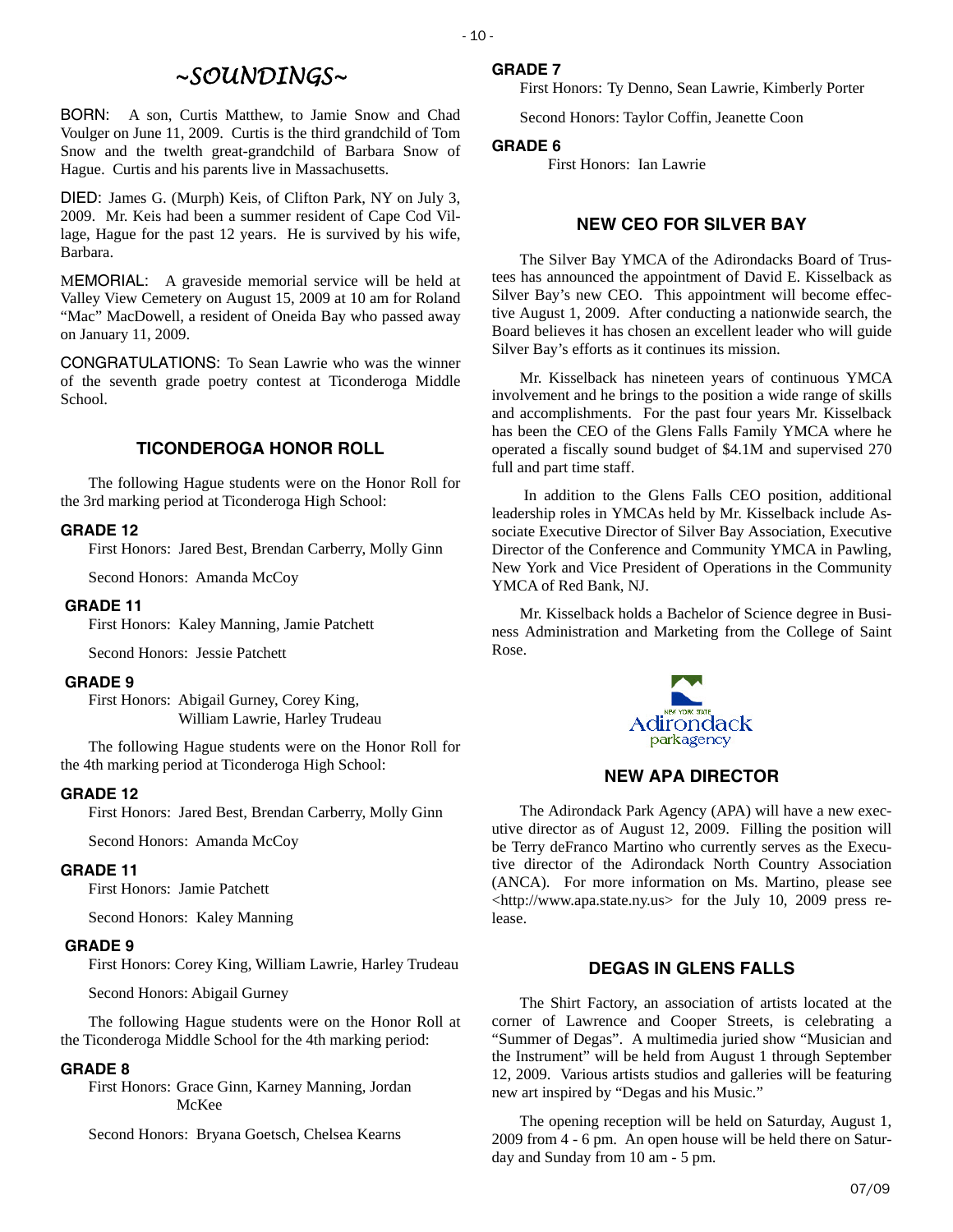# **Nature News** by Nancy Wotton Scarzello

#### **Backyard Farmacy**

 $-11$  -

There's a medicine chest in my yard. It grows of its own accord, and would flourish whether I noticed it or not. This can humble the dedicated gardener who nurtures tender seedlings, feeds the soil with compost, stakes flowers, pulls weeds and waters endlessly between thunderstorms. But beyond the boundaries of the cultivated gardens, I find the vibrant flowers and lush foliage of plants that supply my medicine chest.

Summer's ecstatic rush of growth is nature's "window of opportunity" for the medicine-maker (me) and this week was "prime picking" for many of the plants used in herbal medicine. One afternoon I took a walk on the property and returned a short while later with all the ingredients for my Herbal Healing Salve  $(1<sup>st</sup>$  Aid Ointment). My medicine plants consisted of: Plantain leaves (heals damaged tissue, draws out toxins), Selfheal leaves and flowers (also called Carpenter's herb because it stops bleeding, heals damaged tissue, especially in wounds), St. Johnswort flowers (contains Hypericin, healing



to burns, bruises, skin cells, pain killer), Yarrow flowers and leaves (stops bleeding, disinfectant), Mullein flowers (pain killer, anti-microbial, St. Johnswort



disinfectant, soothes membranes) and Calendula flowers from my garden (anti-viral and

soothing to skin tissue). It still amazes me that each of these plants was in their *perfect* state for picking at the same time.

I thought I'd share the process of making this herbal salve from start to finish. It does remind me a bit of the joke about Martha Stewart and that her directions for knitting a sweater begin with, "Step 1: Raise the sheep" but I promise this is much easier!

Step 1 in my recipe begins with a walk to "scout" for potential plants. This is really on-going, year-round. I notice plants emerging and note where they grow and where they are in development so I can have some idea, as time goes on, as to when certain varieties will be at their peak for harvest. This time I was looking for certain flowers and leaves that are at their peak in summer and was thrilled to find everything I needed in just a short walk. I returned home with a beautiful bouquet that served as a centerpiece on the dining table until I moved onto Step 2: wilt the plants.

I strip the leaves and flowers from the stems and spread them loosely in shallow baskets to dry for a day. Baskets of sweet smelling leaves and flowers adorn the house! This eliminates excess moisture from the plant material so that the plants mix well with the oil (remember oil and water don't mix) that they are added to in Step 3: infuse in oil.

In a crock pot (yes, they can be useful!), I put all the wilted leaves and flowers that I've crumbled, crushed and chopped, then cover with X-tra virgin olive oil (healing qualities of its own) and turn the pot on the lowest setting for several hours or overnight. This dissolves all the great skin healing properties into the oil that, once strained, serves as a base for salve, lip balm or massage oil and can be stored for future use throughout the year. Or it can be used immediately, as I did, in Step 4: make the salve.

This part is "kitchen magic" where the herbal oil is heated in a double boiler and the last ingredients are added like beeswax, which melts in the oil and serves to "harden" the salve once poured into the jars and cools. There's a little more to it but I'm willing to share the rest  $\sim$  I love my work! I've taught this to many students and it always is a fun class. If there's enough interest, I'll teach it this summer. Call me at 585-2106 if you'd like to learn how to make medicine from your own Backyard Farmacy.

# **SCARZELLO RECEIVES AWARD**



Nancy Wotton Scarzello, author of our Nature News, attended the 9th International Herb Symposium held at Wheaton College in Norton, Massachusetts on June 20th where she received the Award for Excellence in Herbal Medicine for her "Spirit of the Mountain Mushroom Extract".

Nancy makes the extract from local mushrooms harvested near her home in Chilson and teaches about herbal medicine throughout NY and New England. For information on the extract and upcoming classes, email <forestbay@wcvt.com> or phone 518-585-2106.

# **Weather Report** by JoAnne DeFranco

## **Weather Report for 6/19/09—7/17/09**

It is easy to sum up the weather for this period – RAINY and COLD. It has rained on 16 days out of 30. There were 8 cloudy days and only 6 really nice days where you would want to go to the lake for swimming. My rain gauge total was 4.75" rain and this is probably a bit less than actual (I forgot to check it a few days). There was one really warm, humid day on June 25 with a high of 86. Nighttime lows averaged in the mid to  $low 50's.$ 

The sun rises at 5:29AM and sets at 8:31PM. The full moon will be August 5. Lake George water temperature was 68 on July 5.

# **ADIRONDACK REGATTA**

The Adirondack Regatta, consisting of two events, will be held on Saturday, August 8, 2009 from 11 am to 3 pm on the Ticonderoga Public Beach off Black Point Road. Competitors can compete in one or both of the events. Medals will be awarded in each class.

The Flat Rock Run Canoe & Kayak Race starts at 11 am with registration by 10:45 am for \$15 per person with a cash prize for the over-all winner. The Adirondack Cardboard Regatta starts at 1 pm with registration by 12:30 pm. The fee is \$15 per boat or \$20 for a team boat.